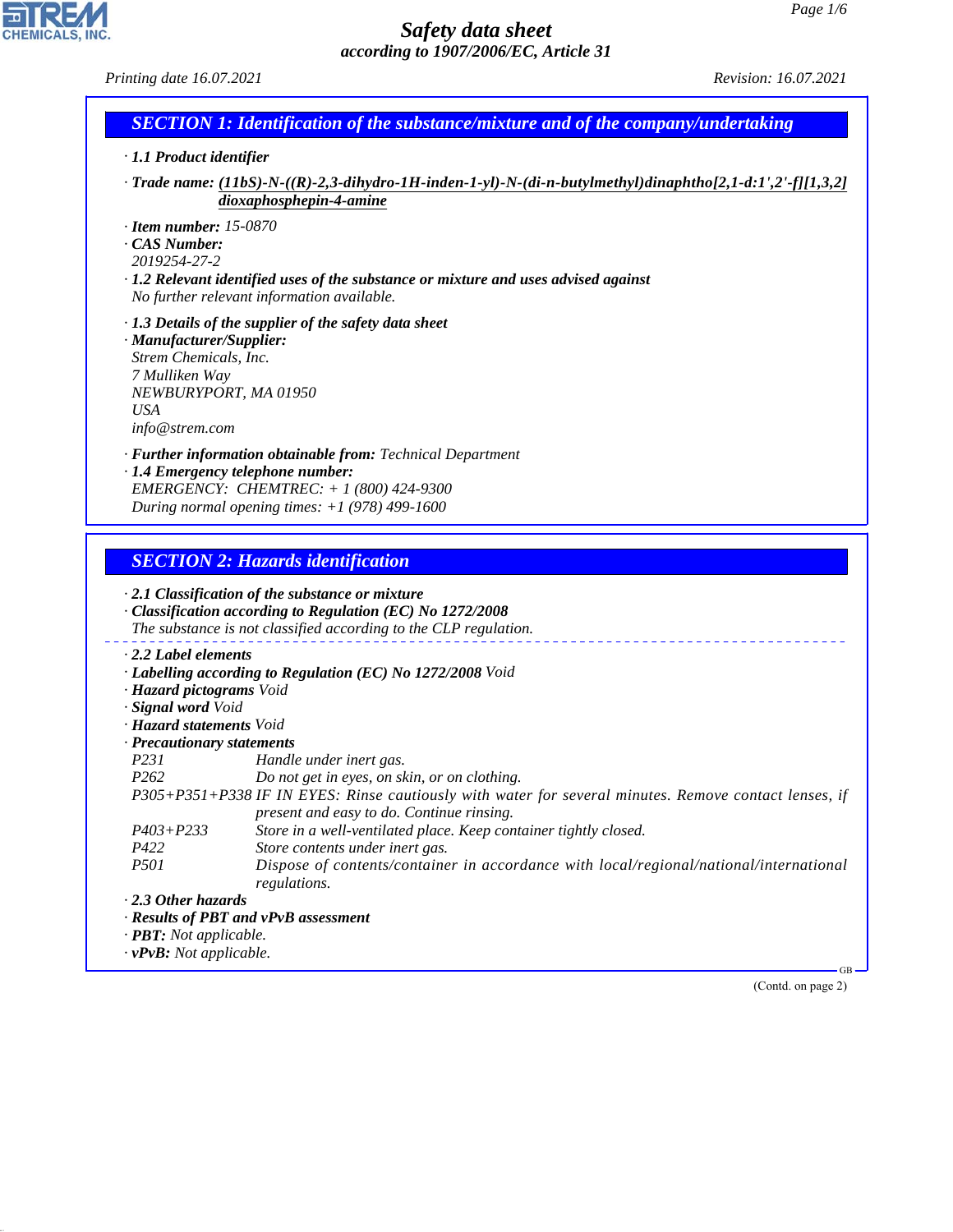

*Printing date 16.07.2021 Revision: 16.07.2021*

*Trade name: (11bS)-N-((R)-2,3-dihydro-1H-inden-1-yl)-N-(di-n-butylmethyl)dinaphtho[2,1-d:1',2'-f][1,3,2] dioxaphosphepin-4-amine*

(Contd. of page 1)

#### *SECTION 3: Composition/information on ingredients*

*· 3.1 Chemical characterisation: Substances*

*· CAS No. Description*

*2019254-27-2 (11bS)-N-((R)-2,3-dihydro-1H-inden-1-yl)-N-(di-n butylmethyl)dinaphtho[2,1-d:1',2'-f][1,3,2]dioxaphosphepin- 4-amine*

## *SECTION 4: First aid measures*

- *· 4.1 Description of first aid measures*
- *· General information: No special measures required.*
- *· After inhalation: Supply fresh air; consult doctor in case of complaints.*
- *· After skin contact: Generally the product does not irritate the skin.*
- *· After eye contact: Rinse opened eye for several minutes under running water. Then consult a doctor.*
- *· After swallowing: If symptoms persist consult doctor.*
- *· 4.2 Most important symptoms and effects, both acute and delayed No further relevant information available.*
- *· 4.3 Indication of any immediate medical attention and special treatment needed*
- *No further relevant information available.*

#### *SECTION 5: Firefighting measures*

- *· 5.1 Extinguishing media*
- *· Suitable extinguishing agents: Use fire extinguishing methods suitable to surrounding conditions.*
- *· 5.2 Special hazards arising from the substance or mixture No further relevant information available.*
- *· 5.3 Advice for firefighters*
- *· Protective equipment: No special measures required.*

#### *SECTION 6: Accidental release measures*

- *· 6.1 Personal precautions, protective equipment and emergency procedures Not required.*
- *· 6.2 Environmental precautions: Do not allow to enter sewers/ surface or ground water.*
- *· 6.3 Methods and material for containment and cleaning up:*

*Dispose contaminated material as waste according to item 13.*

- *· 6.4 Reference to other sections*
- *See Section 7 for information on safe handling.*
- *See Section 8 for information on personal protection equipment.*
- *See Section 13 for disposal information.*

# *SECTION 7: Handling and storage*

- *· 7.1 Precautions for safe handling No special measures required.*
- *Open and handle receptacle with care.*
- *· Handling: Handle under inert gas.*

44.1.1

- *· Information about fire and explosion protection: No special measures required.*
- *· 7.2 Conditions for safe storage, including any incompatibilities*
- *· Storage: Store contents under inert gas.*

(Contd. on page 3)

GB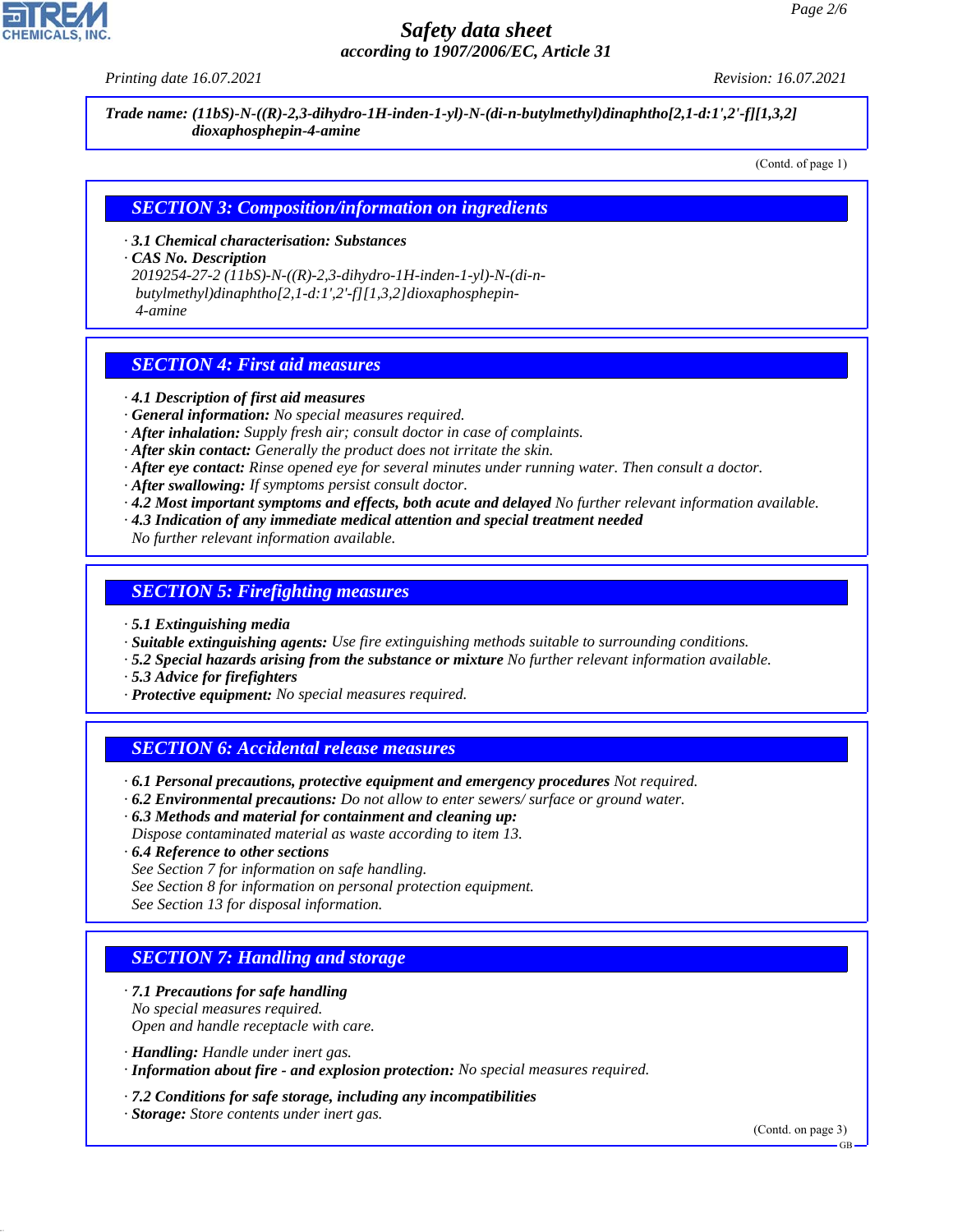*Printing date 16.07.2021 Revision: 16.07.2021*

*Trade name: (11bS)-N-((R)-2,3-dihydro-1H-inden-1-yl)-N-(di-n-butylmethyl)dinaphtho[2,1-d:1',2'-f][1,3,2] dioxaphosphepin-4-amine*

(Contd. of page 2)

- *· Requirements to be met by storerooms and receptacles: No special requirements.*
- *· Information about storage in one common storage facility: Not required.*
- *· Further information about storage conditions: None.*
- *· 7.3 Specific end use(s) No further relevant information available.*

# *SECTION 8: Exposure controls/personal protection*

- *· Additional information about design of technical facilities: No further data; see item 7.*
- *· 8.1 Control parameters*
- *· Ingredients with limit values that require monitoring at the workplace: Not required.*
- *· Additional information: The lists valid during the making were used as basis.*
- *· 8.2 Exposure controls*
- *· Personal protective equipment:*
- *· General protective and hygienic measures:*
- *The usual precautionary measures are to be adhered to when handling chemicals.*
- *· Respiratory protection: Not required.*
- *· Protection of hands:*



44.1.1

\_S*Protective gloves*

*The glove material has to be impermeable and resistant to the product/ the substance/ the preparation.*

*Due to missing tests no recommendation to the glove material can be given for the product/ the preparation/ the chemical mixture.*

*Selection of the glove material on consideration of the penetration times, rates of diffusion and the degradation · Material of gloves*

*The selection of the suitable gloves does not only depend on the material, but also on further marks of quality and varies from manufacturer to manufacturer.*

*· Penetration time of glove material*

*The exact break through time has to be found out by the manufacturer of the protective gloves and has to be observed.*

*· Eye protection: Safety glasses*

| .9.1 Information on basic physical and chemical properties |                           |                    |
|------------------------------------------------------------|---------------------------|--------------------|
| · General Information                                      |                           |                    |
| $\cdot$ Appearance:                                        |                           |                    |
| Form:                                                      | Solid                     |                    |
| Colour:                                                    | White                     |                    |
| $\cdot$ Odour:                                             | Characteristic            |                    |
| · Odour threshold:                                         | Not determined.           |                    |
| $\cdot$ pH-value:                                          | Not applicable.           |                    |
| $\cdot$ Change in condition                                |                           |                    |
| Melting point/freezing point:                              | Undetermined.             |                    |
| Initial boiling point and boiling range: Undetermined.     |                           |                    |
| · Flash point:                                             | Not applicable.           |                    |
| · Flammability (solid, gas):                               | Product is not flammable. |                    |
| · Ignition temperature:                                    |                           |                    |
| <b>Decomposition temperature:</b>                          | Not determined.           |                    |
|                                                            |                           | (Contd. on page 4) |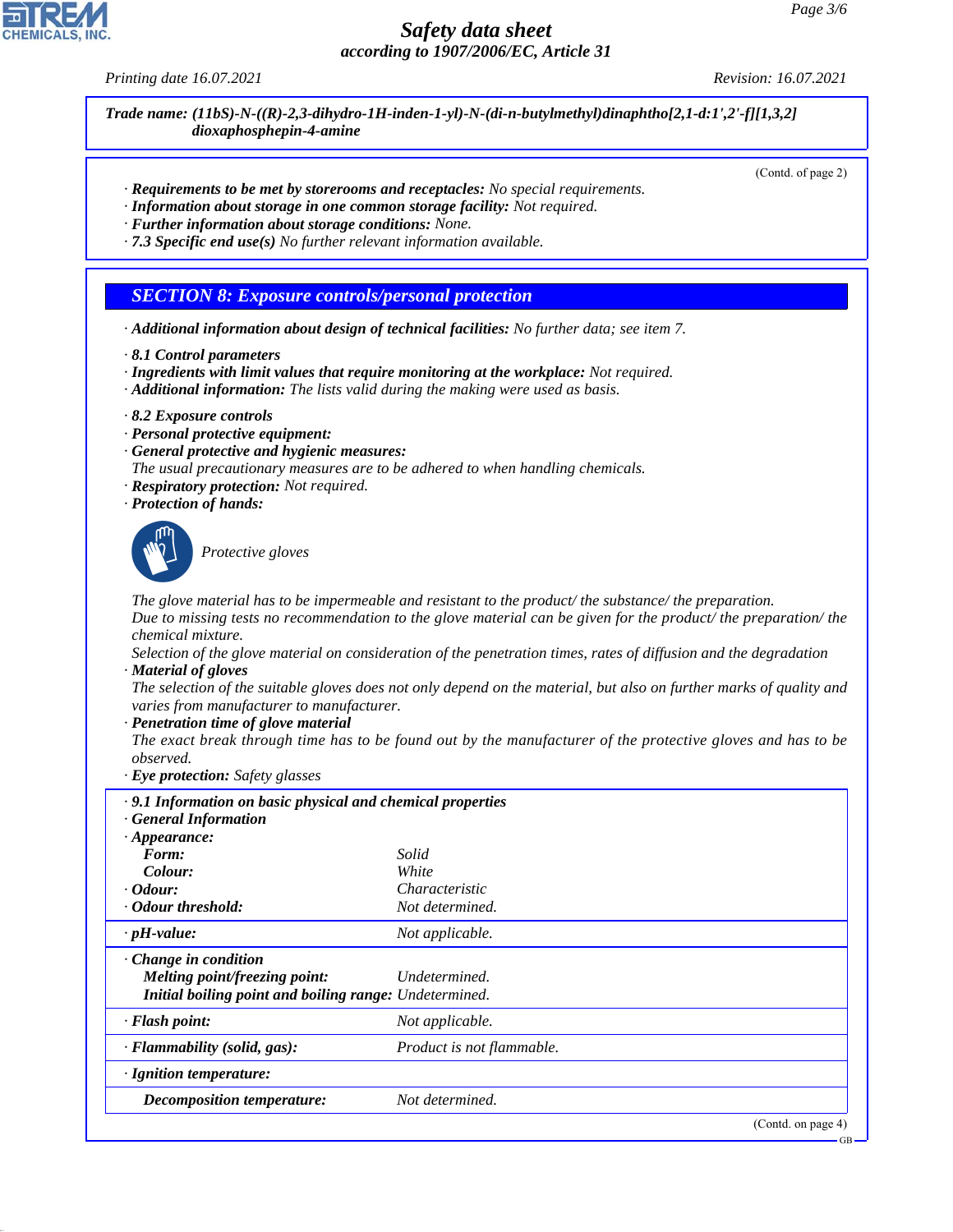*Printing date 16.07.2021 Revision: 16.07.2021*

| Trade name: (11bS)-N-((R)-2,3-dihydro-1H-inden-1-yl)-N-(di-n-butylmethyl)dinaphtho[2,1-d:1',2'-f][1,3,2] |
|----------------------------------------------------------------------------------------------------------|
| dioxaphosphepin-4-amine                                                                                  |

|                                           | (Contd. of page 3)                            |
|-------------------------------------------|-----------------------------------------------|
| · Auto-ignition temperature:              | Not determined.                               |
| $\cdot$ Explosive properties:             | Product does not present an explosion hazard. |
| $\cdot$ Explosion limits:                 |                                               |
| Lower:                                    | Not determined.                               |
| <b>Upper:</b>                             | Not determined.                               |
| · Vapour pressure:                        | Not applicable.                               |
| $\cdot$ Density:                          | Not determined.                               |
| · Relative density                        | Not determined.                               |
| · Vapour density                          | Not applicable.                               |
| $\cdot$ Evaporation rate                  | Not applicable.                               |
| · Solubility in / Miscibility with        |                                               |
| water:                                    | <i>Insoluble.</i>                             |
| · Partition coefficient: n-octanol/water: | Not determined.                               |
| $\cdot$ Viscosity:                        |                                               |
| Dynamic:                                  | Not applicable.                               |
| Kinematic:                                | Not applicable.                               |
| · Solvent content:                        |                                               |
| Organic solvents:                         | $0.0\%$                                       |
| $VOC$ (EC)                                | $0.00\%$                                      |
| $\cdot$ 9.2 Other information             | No further relevant information available.    |

# *SECTION 10: Stability and reactivity*

- *· 10.1 Reactivity No further relevant information available.*
- *· 10.2 Chemical stability*
- *· Thermal decomposition / conditions to be avoided: No decomposition if used according to specifications.*
- *· 10.3 Possibility of hazardous reactions No dangerous reactions known.*
- *· 10.4 Conditions to avoid No further relevant information available.*
- *· 10.5 Incompatible materials: No further relevant information available.*
- *· 10.6 Hazardous decomposition products: No dangerous decomposition products known.*

# *SECTION 11: Toxicological information*

- *· 11.1 Information on toxicological effects*
- *· Acute toxicity Based on available data, the classification criteria are not met.*
- *· Primary irritant effect:*

44.1.1

- *· Skin corrosion/irritation Based on available data, the classification criteria are not met.*
- *· Serious eye damage/irritation Based on available data, the classification criteria are not met.*
- *· Respiratory or skin sensitisation Based on available data, the classification criteria are not met.*
- *· CMR effects (carcinogenity, mutagenicity and toxicity for reproduction)*
- *· Germ cell mutagenicity Based on available data, the classification criteria are not met.*
- *· Carcinogenicity Based on available data, the classification criteria are not met.*
- *· Reproductive toxicity Based on available data, the classification criteria are not met.*
- *· STOT-single exposure Based on available data, the classification criteria are not met.*
- *· STOT-repeated exposure Based on available data, the classification criteria are not met.*

(Contd. on page 5)

GB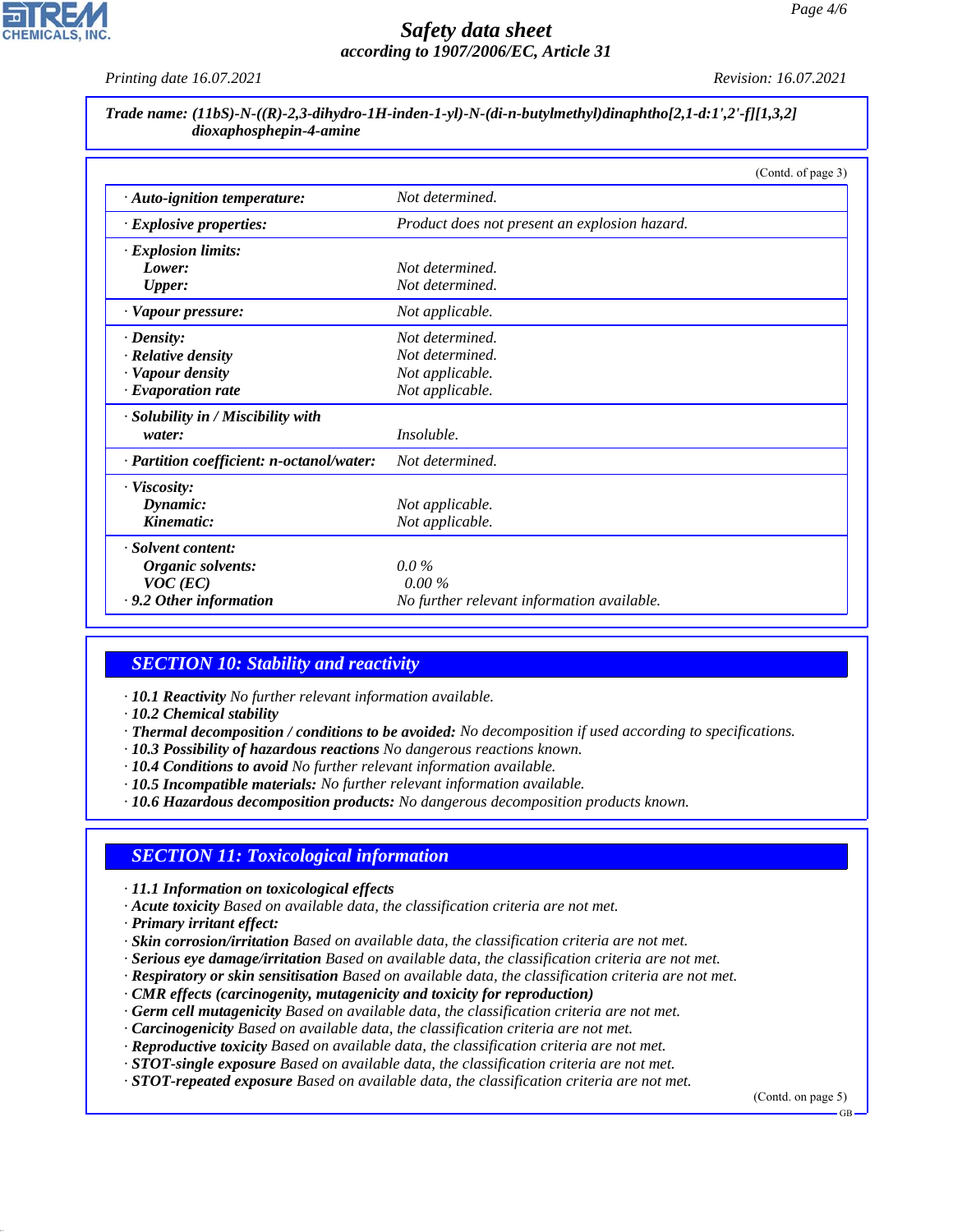44.1.1

# *Safety data sheet according to 1907/2006/EC, Article 31*

*Printing date 16.07.2021 Revision: 16.07.2021*

*Trade name: (11bS)-N-((R)-2,3-dihydro-1H-inden-1-yl)-N-(di-n-butylmethyl)dinaphtho[2,1-d:1',2'-f][1,3,2] dioxaphosphepin-4-amine*

(Contd. of page 4)

*· Aspiration hazard Based on available data, the classification criteria are not met.*

## *SECTION 12: Ecological information*

#### *· 12.1 Toxicity*

- *· Aquatic toxicity: No further relevant information available.*
- *· 12.2 Persistence and degradability No further relevant information available.*
- *· 12.3 Bioaccumulative potential No further relevant information available.*
- *· 12.4 Mobility in soil No further relevant information available.*
- *· Additional ecological information:*
- *· General notes:*
- *Water hazard class 1 (German Regulation) (Self-assessment): slightly hazardous for water*

*Do not allow undiluted product or large quantities of it to reach ground water, water course or sewage system.*

- *· 12.5 Results of PBT and vPvB assessment*
- *· PBT: Not applicable.*
- *· vPvB: Not applicable.*
- *· 12.6 Other adverse effects No further relevant information available.*

## *SECTION 13: Disposal considerations*

*· 13.1 Waste treatment methods*

*· Recommendation Disposal must be made according to official regulations.*

*· Uncleaned packaging:*

*· Recommendation: Disposal must be made according to official regulations.*

| $\cdot$ 14.1 UN-Number                                                             |                 |  |
|------------------------------------------------------------------------------------|-----------------|--|
| · ADR, ADN, IMDG, IATA                                                             | not regulated   |  |
| $\cdot$ 14.2 UN proper shipping name<br>· ADR, ADN, IMDG, IATA                     | not regulated   |  |
| $\cdot$ 14.3 Transport hazard class(es)                                            |                 |  |
| · ADR, ADN, IMDG, IATA<br>· Class                                                  | not regulated   |  |
| · 14.4 Packing group<br>· ADR, IMDG, IATA                                          | not regulated   |  |
| · 14.5 Environmental hazards:                                                      | Not applicable. |  |
| $\cdot$ 14.6 Special precautions for user                                          | Not applicable. |  |
| $\cdot$ 14.7 Transport in bulk according to Annex II of<br>Marpol and the IBC Code | Not applicable. |  |
| · UN "Model Regulation":                                                           | not regulated   |  |

(Contd. on page 6)